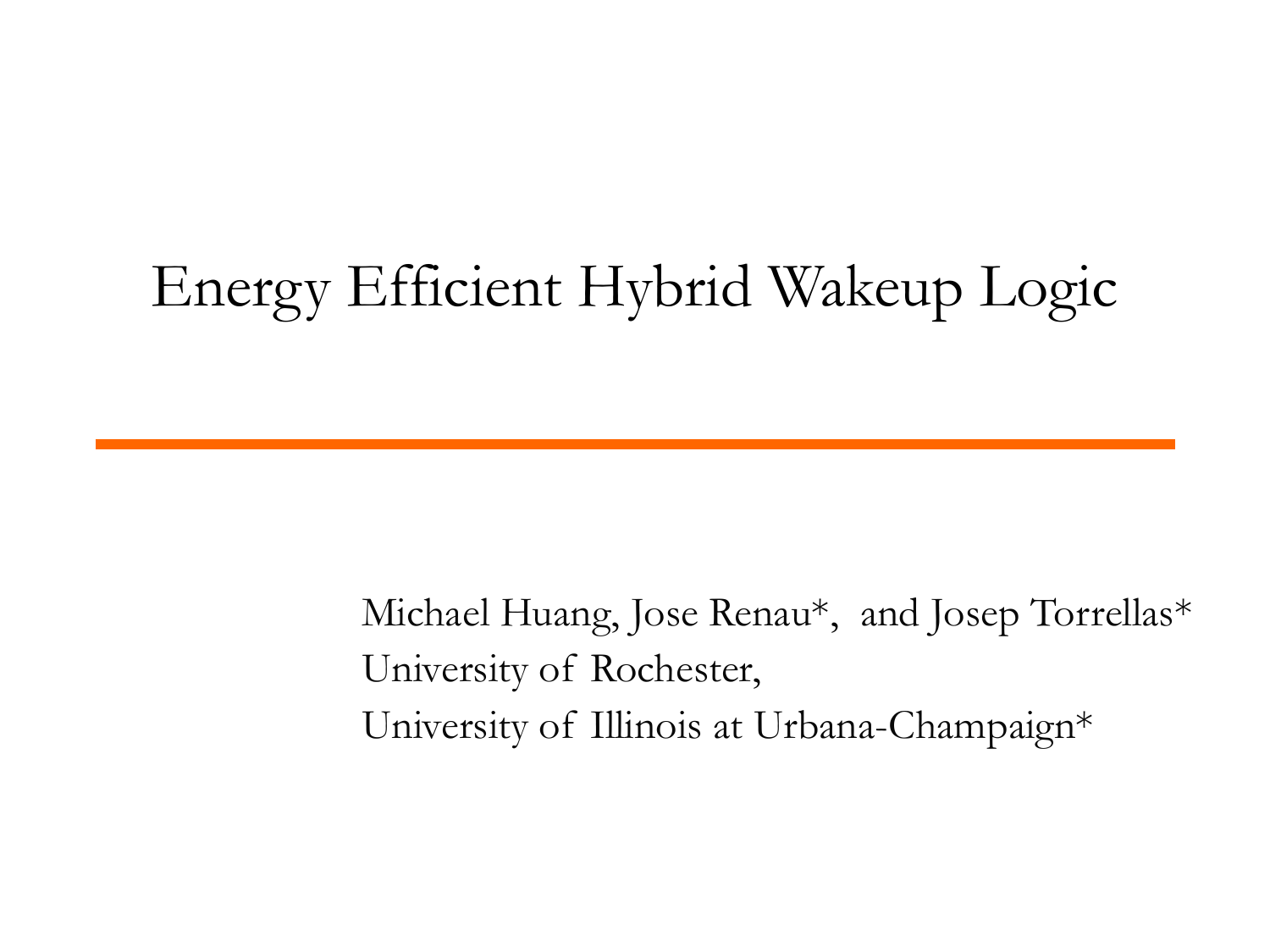#### Introduction

- Instruction window : major energy consumer
	- Wakeup logic checks many entries



- Schemes to reduce unnecessary operations:
	- Gating empty entries\*
	- Gating ready entries\*

Comparisons reduced to 25%

**Exploiting a different fact:** 

– Dependence tree is narrow (small fan-out) Comparisons reduced to 1%



[\*] Folegnani and Gonzalez, ISCA 2001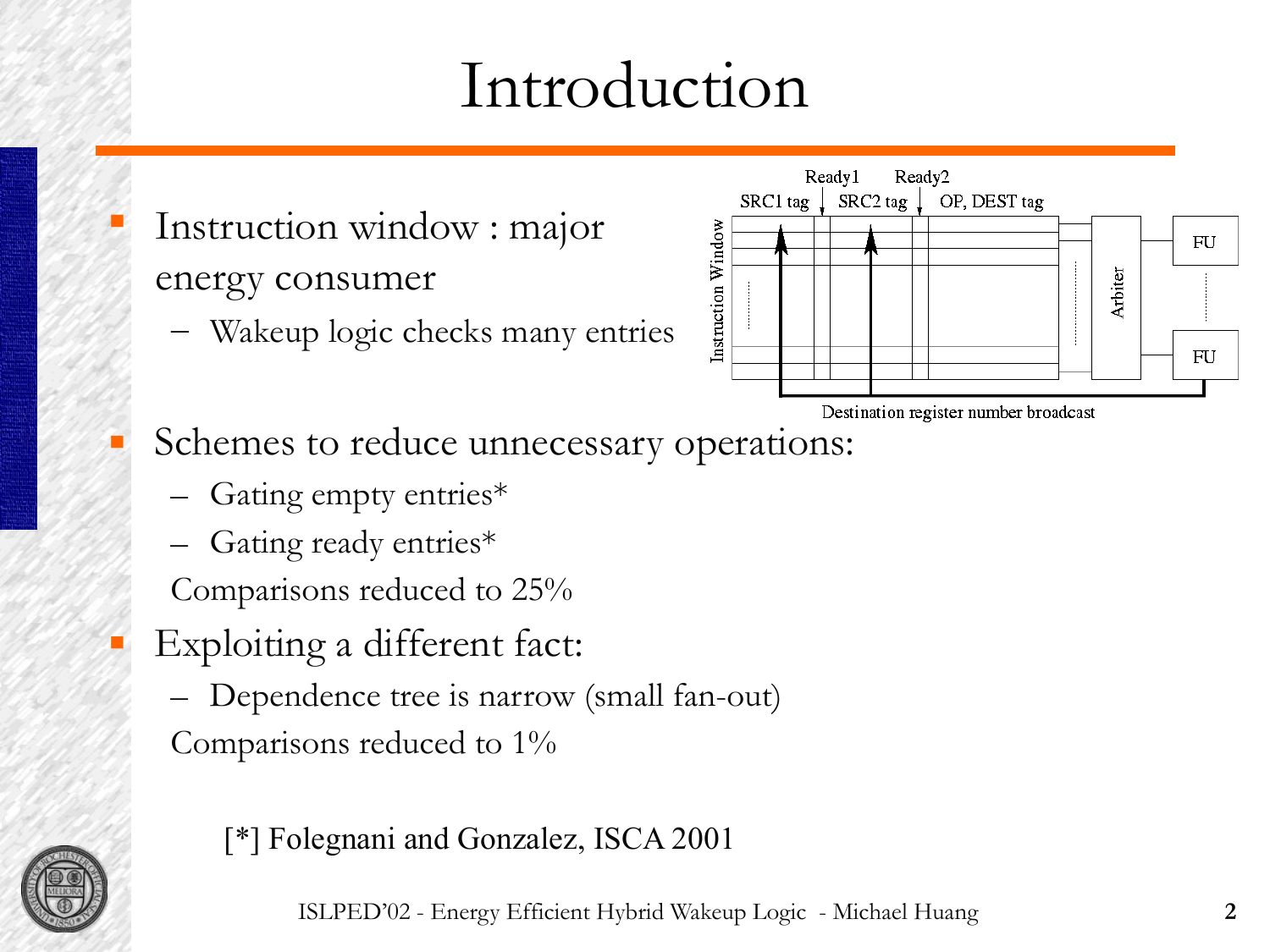# Rationale: Number of Dependents



Many instructions have 1 or less dependent

- Not counting instructions without destination register (branch, store)
- Close-by dependent is what matters even fewer



ISLPED'02 - Energy Efficient Hybrid Wakeup Logic - Michael Huang **3**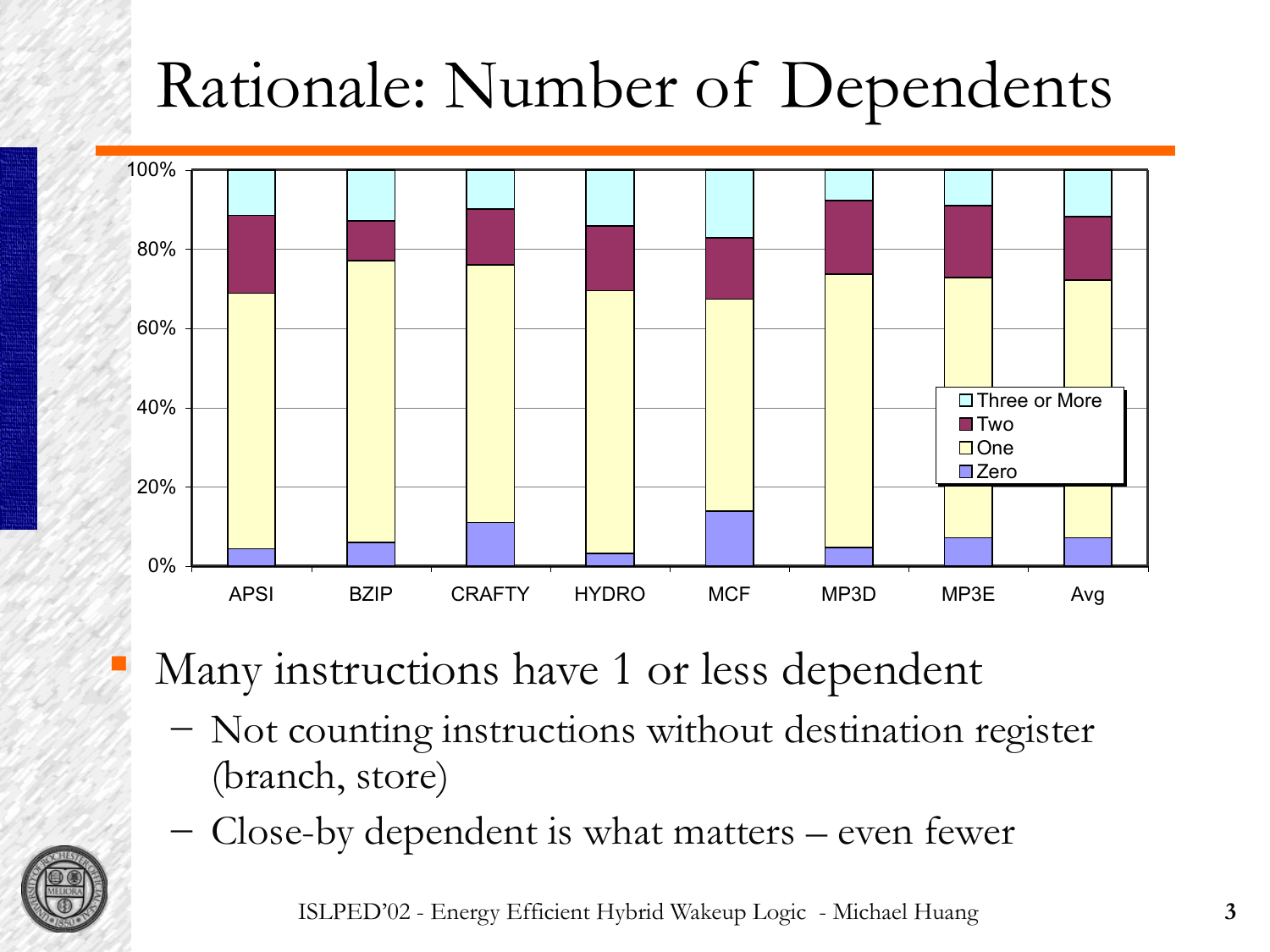## Experimental Setup

| Processor                    |                                  |
|------------------------------|----------------------------------|
| 1GHz 6-issue OOO core        | BR: 1 unit (8 cycle min penalty) |
| L-window: 96 entries         | RAS: 32 entries                  |
| Int/FP/LS units: $5/4/2$     | BTB: 4 way 2048 entries          |
| LSQ: 16/16                   | Predictor: $GAp$ (10,8)          |
| <b>Caches</b>                | <b>Bus &amp; Memory</b>          |
| L1: 32KB 2-way LRU 32B       | FSB: 128-bit 333MHz              |
|                              | DRAM: 2-channel Rambus           |
| $1,3$ ns (occupancy/latency) | Bandwidth: 3.2GB/s               |
| L2: 512MB 8-way PLRU 64B     | Memory RT: 108ns                 |
| 4,12ns (occupancy/latency)   |                                  |
| I-Cache: 32KB 2-way LRU      |                                  |
|                              |                                  |

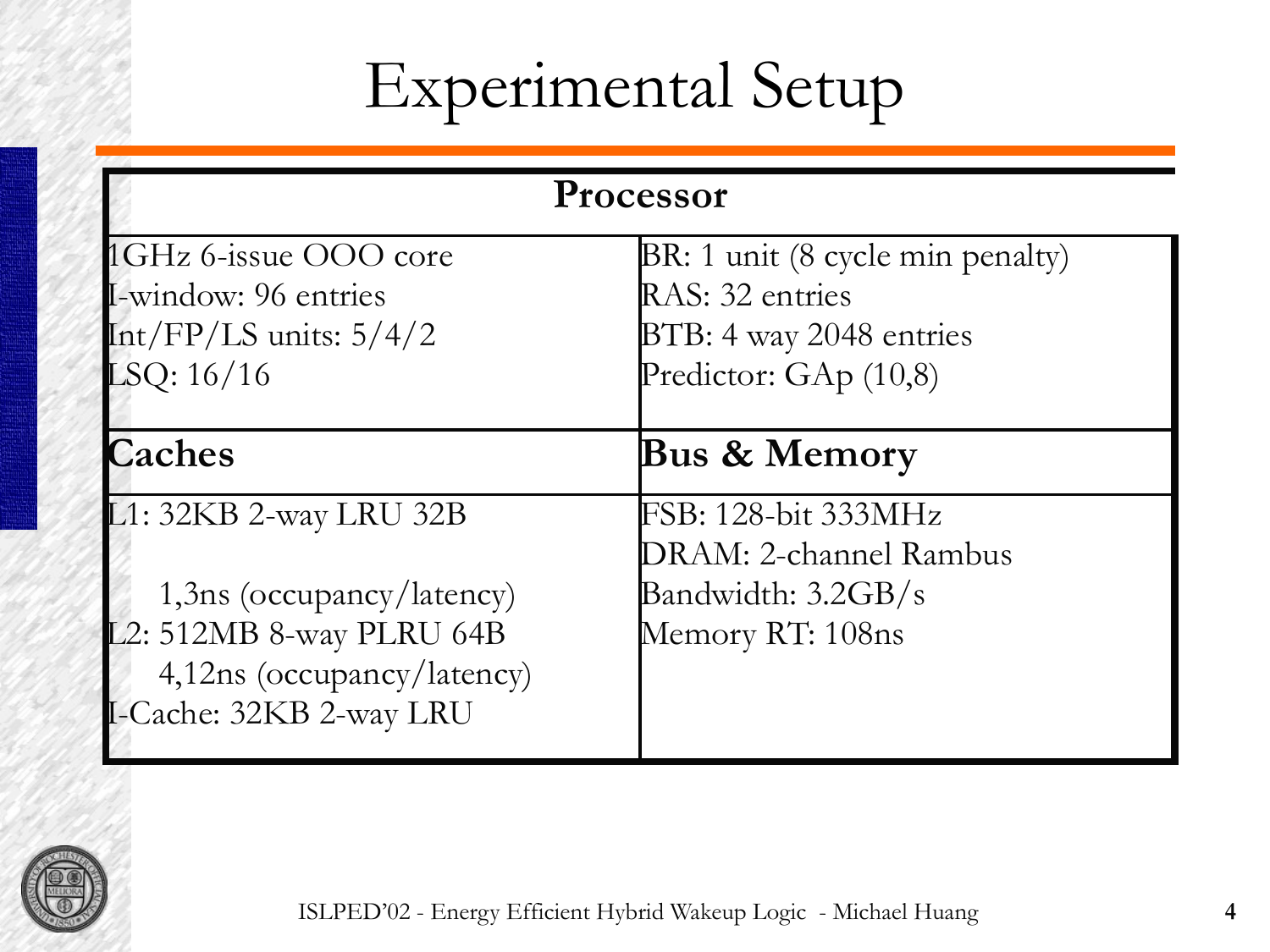## Number of Close-by Dependents

#### Distant dependents do not need wake-up





ISLPED'02 - Energy Efficient Hybrid Wakeup Logic - Michael Huang **5**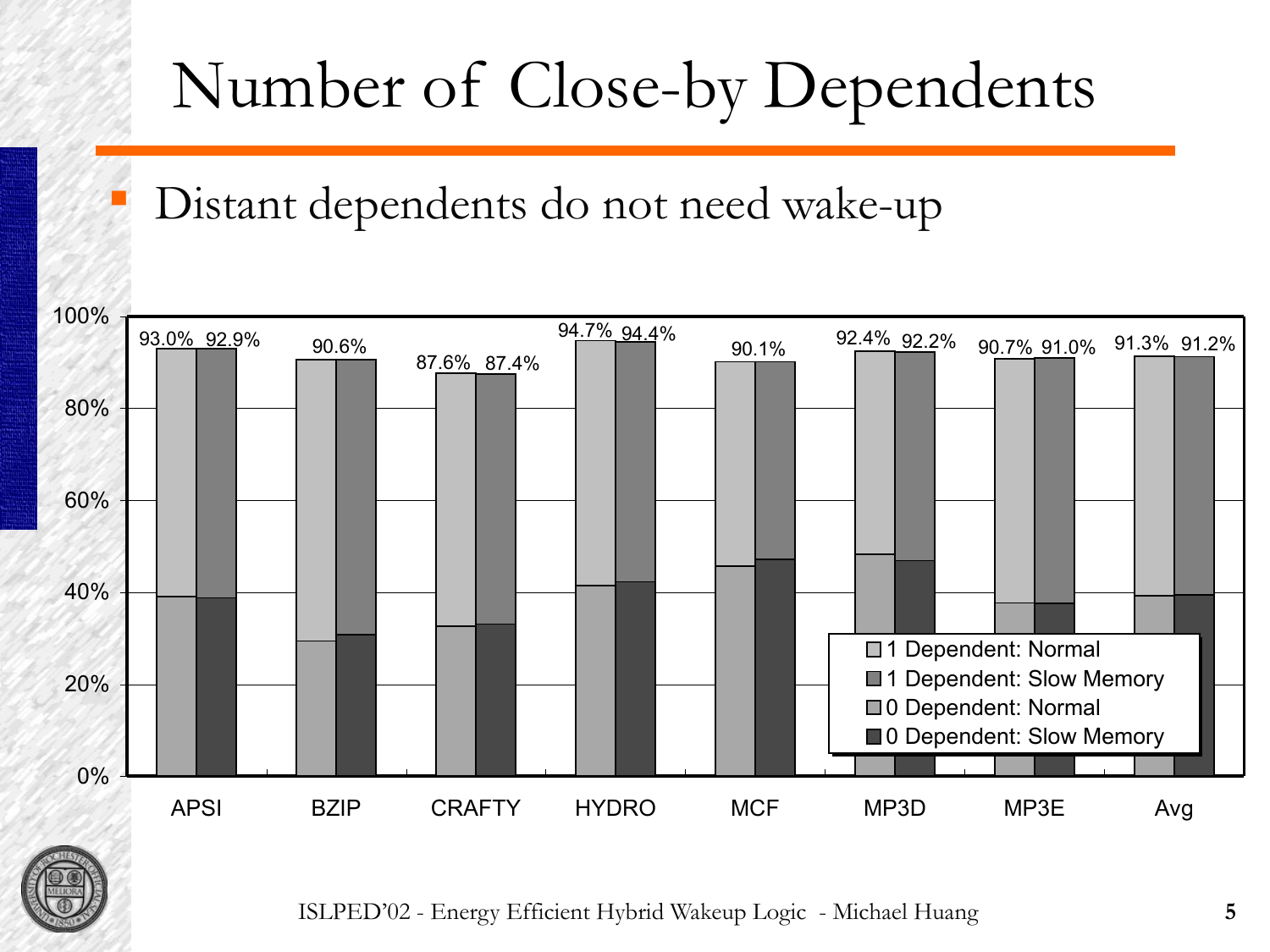## Tracking the Dependents

Renaming logic already does some of the job



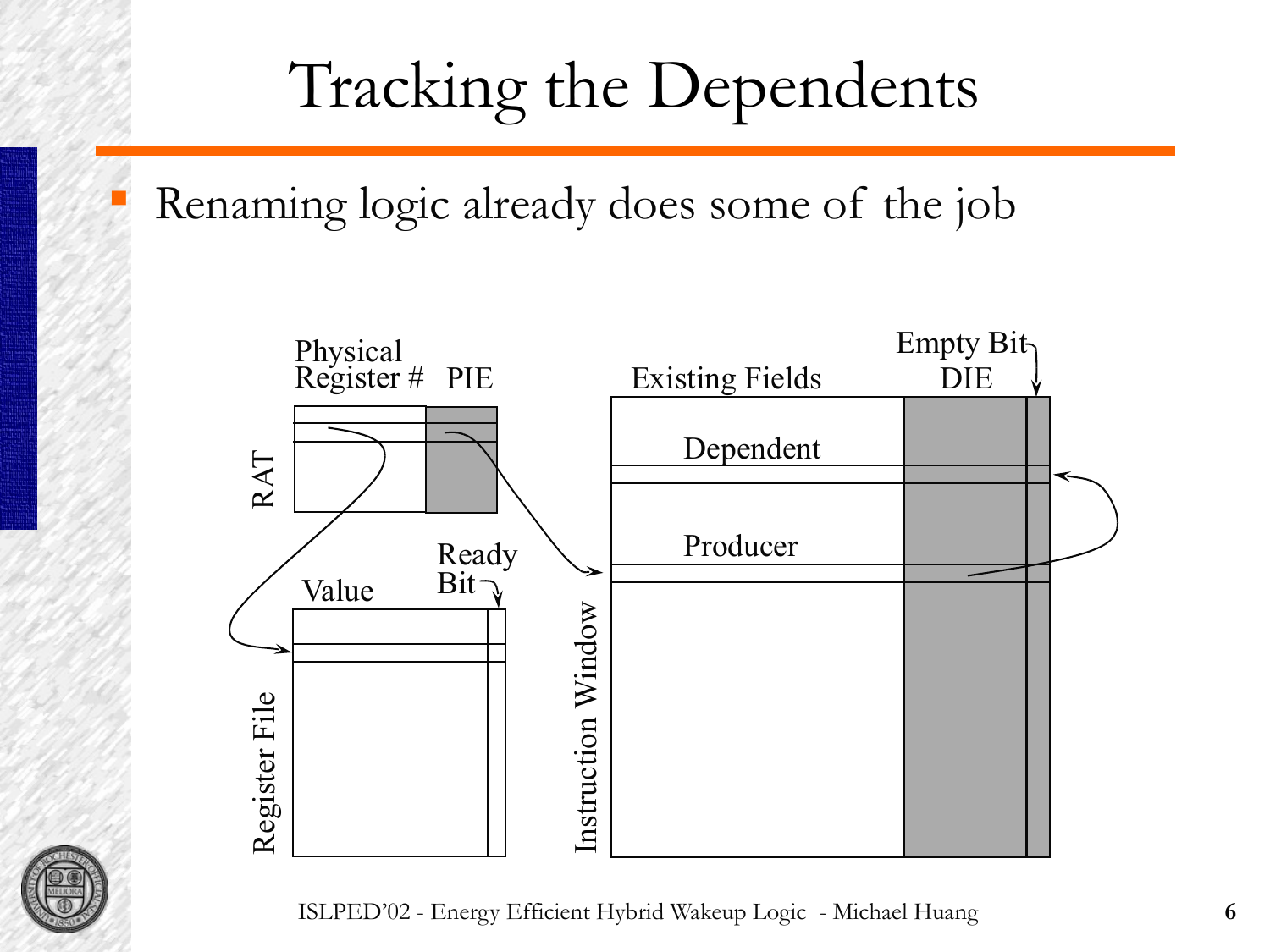# Slowdown of Indexing-Only Wakeup



Stalling due to lack of indexing pointer results in large slowdown



ISLPED'02 - Energy Efficient Hybrid Wakeup Logic - Michael Huang **7**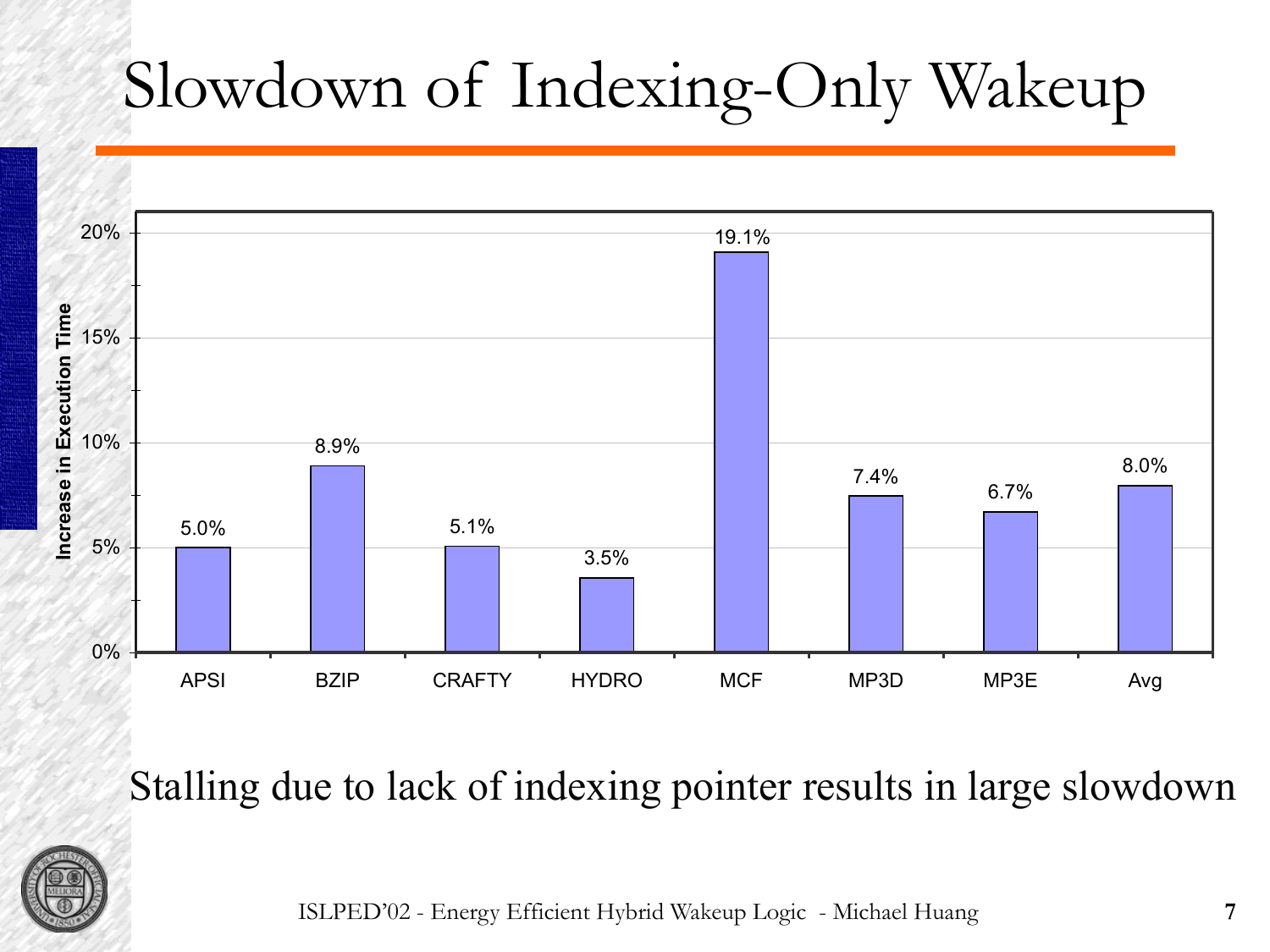#### Waking Up More Than One Instruction

Revert to broadcast – a hybrid approach



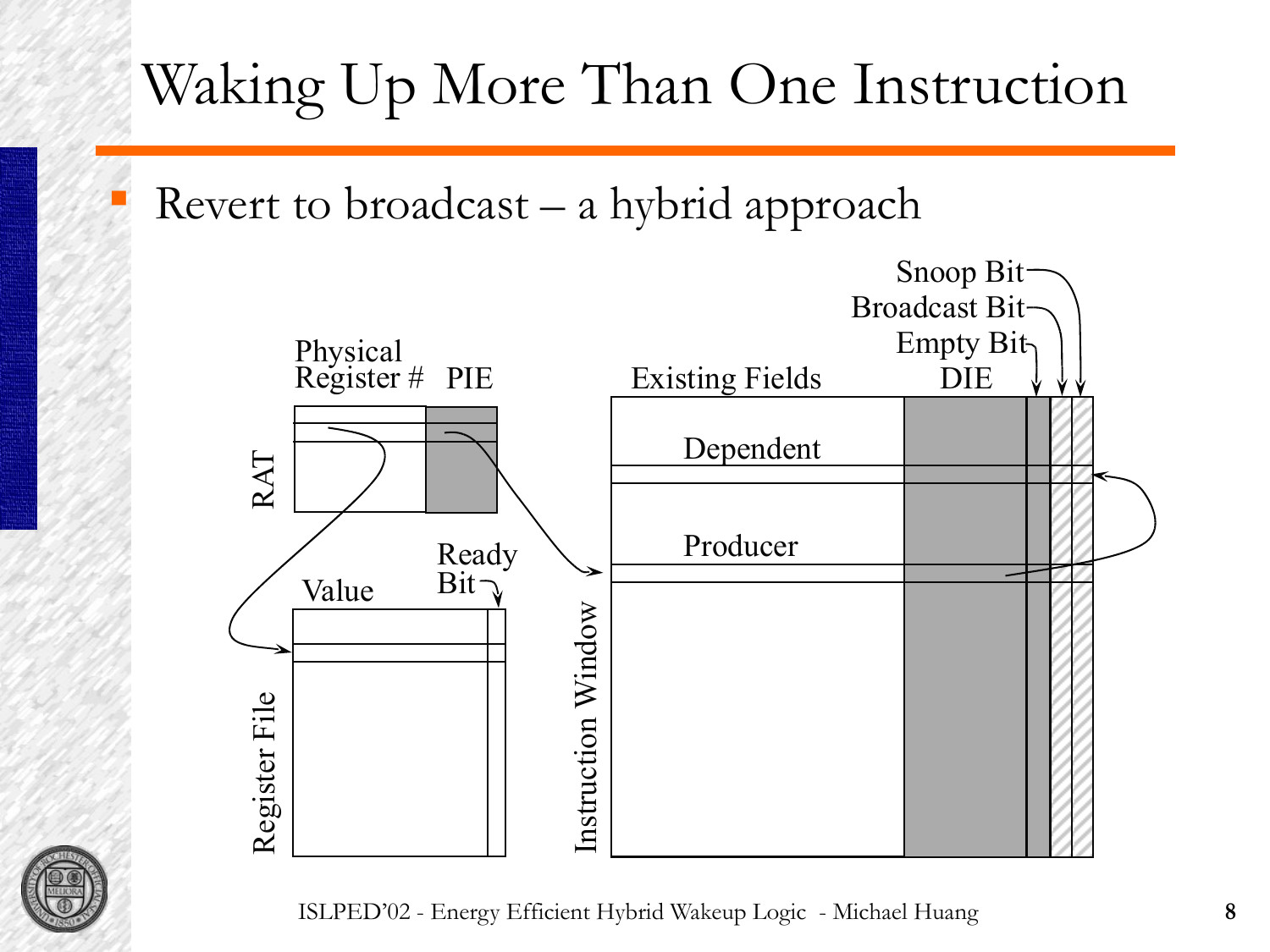## Reduction in Tag Comparison

 Hybrid-Plain: Hybrid-Snoop:

$$
\frac{1}{N_{\text{entry}}} * P_{\text{single}} + 1 * P_{\text{more}}
$$
\n
$$
\frac{1}{N_{\text{entry}}} * P_{\text{single}} + \frac{N_{\text{smooth}}}{N_{\text{entry}}} * P_{\text{more}}
$$

 $N_{\text{entry}}$ : # of I-win entries  $N_{\text{Snoop}}$  $P_{single}$ : Prob(instr. having 1 CBD)  $P_{more}$ 

N<sub>Snoop</sub>: # of entries with snoop bit set P<sub>more</sub>: Prob(instr. having more CBDs)



ISLPED'02 - Energy Efficient Hybrid Wakeup Logic - Michael Huang **9**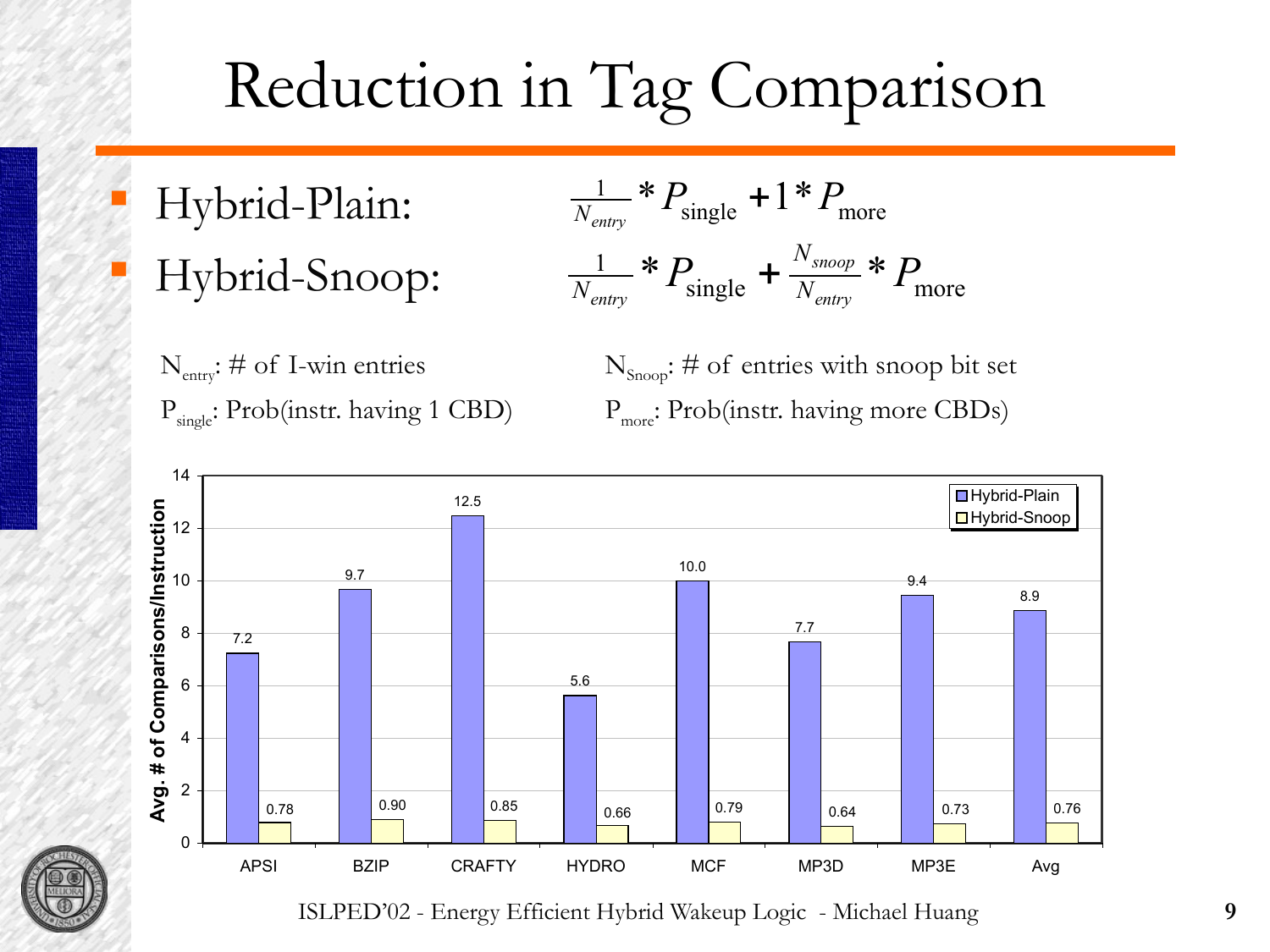## Other Issues in Paper

- Handling branch misprediction
	- Checkpoint the PIE field
	- Tolerating dangling pointers in the DIE field
- Applicability to other window organizations
	- Distributed windows: attach window ID
	- Compacting windows: not compatible
- Waking up two dependents: a special case
- Stalling several cycles before reverting to broadcast e.g. Stalling 1 cycle when DIE is not empty
	- reduces 45% broadcasts
	- 2.1% performance degradation

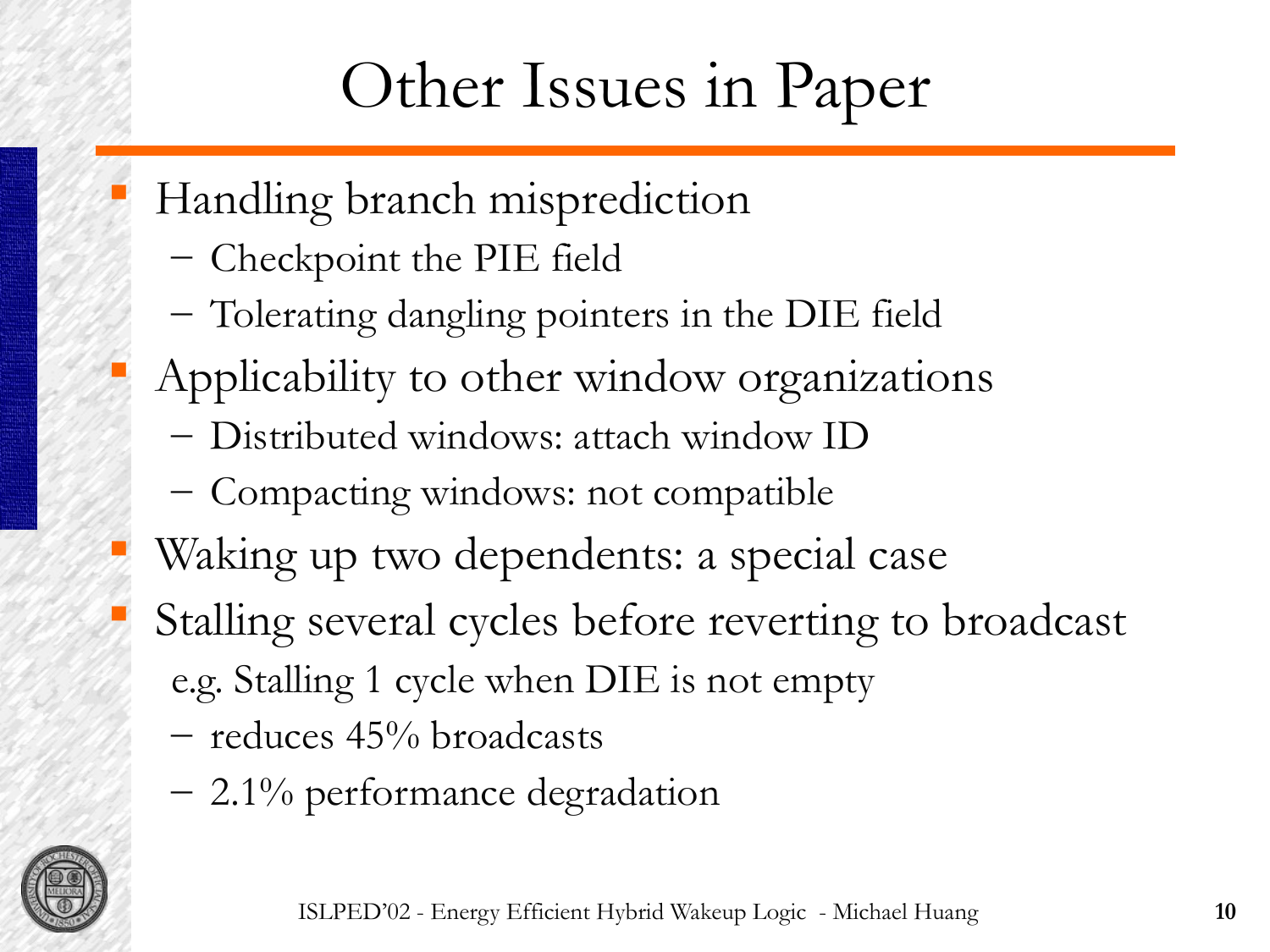#### Summary

Reducing wakeup comparisons

- By exploiting small "fan-out" of producer instructions:
	- 91.3% instructions have 0 or 1 close-by dependent
- Using indexing to handle common case
- Large reductions:
	- 8.9 comparisons/instruction (hybrid-plain)
	- 0.8 comparisons/instrunction (hybrid-snoop)
	- compare to 23.7 if gating ready and empty entries